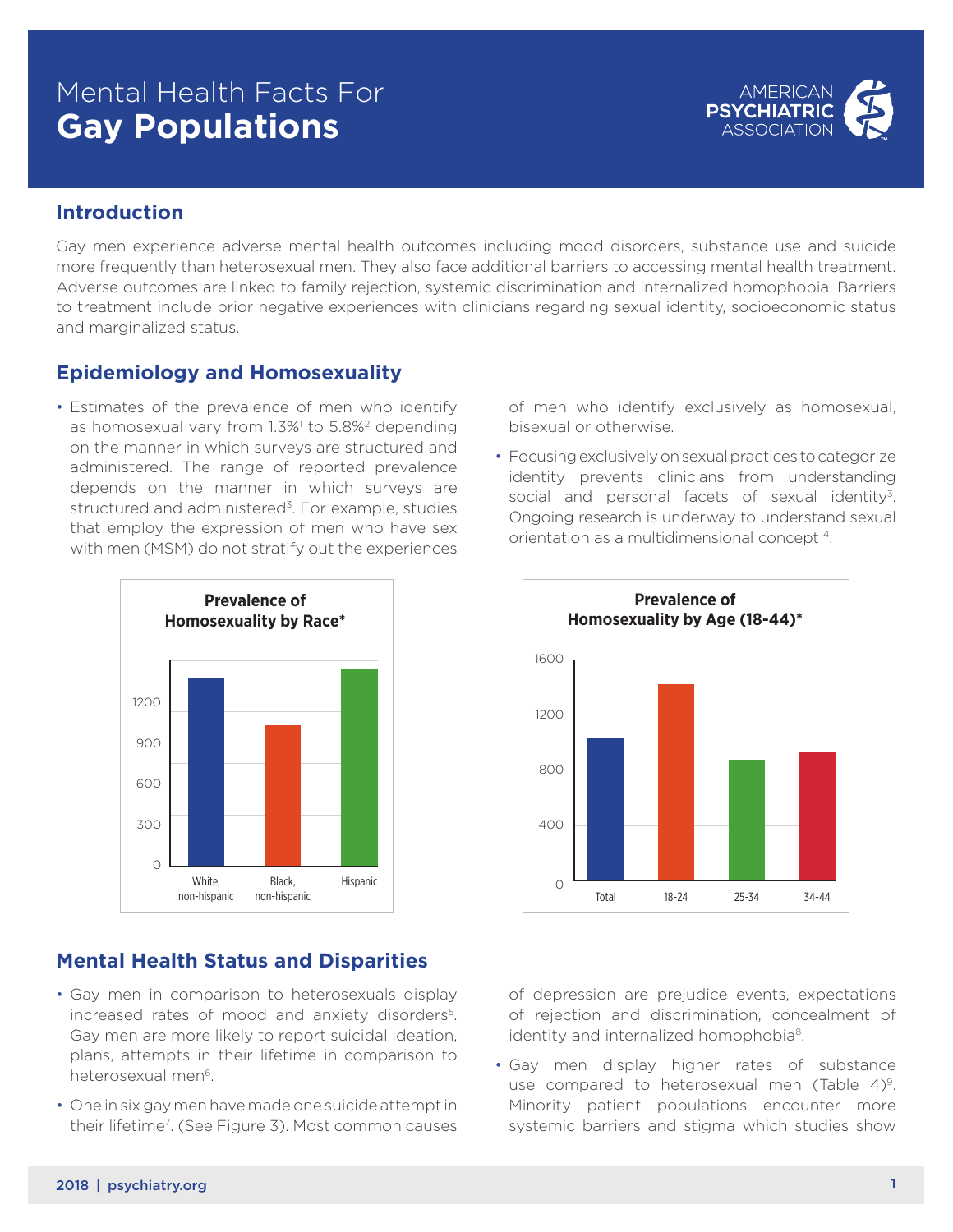

increases the risk of developing a substance use disorder<sup>10</sup>.

• Additionally couples may face stressors that differ from those experienced by an individual. These can include stress related to disclosing relationships to family, concerns for being safe in public spaces, feeling judged as a same-sex couple and stress related to unequal legal rights<sup>11</sup>. Gay Couples looking to adopt a child report increased levels of mood and anxiety disorders in contexts with increased systemic discrimination and decreased social<sup>12</sup>.



# **Stigma & Discrimination**

- The minority stress model refers to the conflict between the values of members of a minority group in relation to dominant values within the broader social environment <sup>13</sup>. Where predominant social norms stigmatize homosexuality, gay men encounter more stigma and discrimination. These experiences in turn lead to adverse mental health outcomes 14.
- Discrimination towards gay men can affect access to work, health insurance and financial stability. Additionally, patients may find it harder to disclose identity to healthcare providers and access health and social supports<sup>15</sup>. Experiencing discrimination

increases risk of adverse health outcomes including HIV acquisition and decreased use of the healthcare system<sup>16</sup>.

• Internalized homonegativity refers to the direction of negative social attitudes about homosexuality toward the self, leading to a devaluation of the self and poor self regard<sup>17</sup>. Negative public perceptions of gay men can lead to negative attitudes towards oneself. Negative self worth occurs more often in single men<sup>18</sup>. Non-white men who identify as gay more often report feelings of internalized homophobia<sup>18</sup>